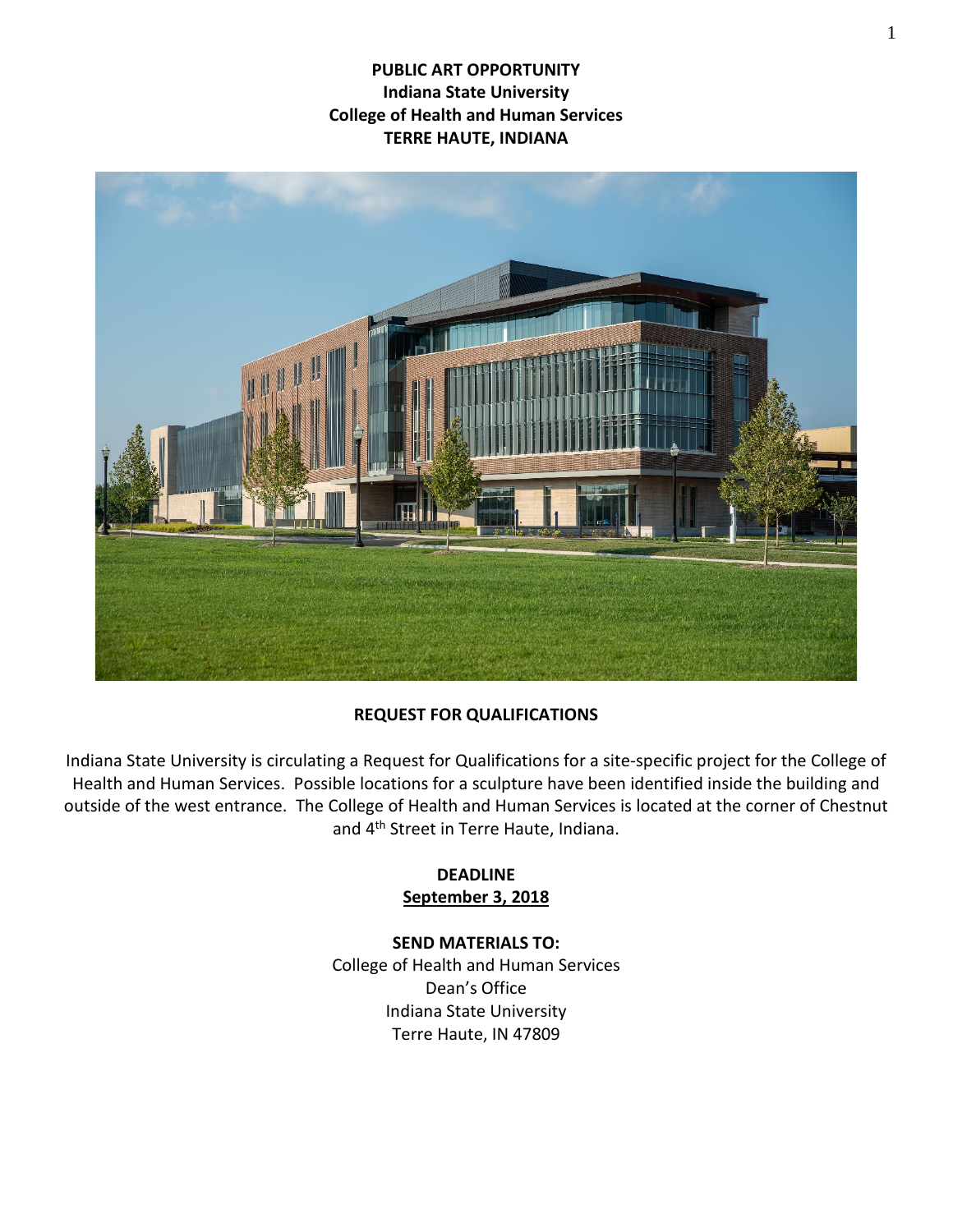### **Request for Qualifications – Deadline September 3, 2018**

# **Art will be located in or around the College of Health and Human Services at the corner of Chestnut and 4th Street on the Indiana State University Campus**

### Purpose of the **PROJECT**

The College of Health and Human Services (CHHS) seeks an artist to provide a work of art for the new CHHS building on the West side of Indiana State University (ISU). The final work will exemplify the focus of the college on the health and wellbeing of humankind and will engage the public, students, faculty and staff.

The College offers programs in healthcare, social services, wellness and prevention. Graduates can become nurses, physicians' assistants, athletic trainers, physical therapists, health educators, dieticians, fitness trainers, and more. The building also houses some programs for intercollegiate athletics and recreational sports.

ISU encourages leadership growth, academic excellence and pride through its award winning community engagement programs. This project is a manifestation of the University's commitment to the campus community, the city and the cultural vitality of the region.

Indiana State University is committed to supporting an aesthetically appealing environment that includes art. We encourage an imaginative response to this RFQ that considers the physical location and its surroundings, the educational mission of the College of Health and Human Services, the University community, city residents, and visitors. The sculptures on the ISU campus are open to the public at all times. The sculpture will be designated as part of the Permanent Collection of Indiana State University.

Indiana State University is adjacent to Terre Haute's downtown district and plays a major role in the economic vitality and cultural life of the city. The ISU Permanent Art Collection is an impressive collection that includes many works from the Works Progress Administration. To learn more about the art collection please visit <http://library.indstate.edu/art/>

# **LOCATION**

The completed piece may be located outdoors where it will be easily visible by pedestrians, cyclists and motorists passing by or entering the building from the west side; or indoors where visitors, students, faculty and staff will regularly encounter it. Art that encourages interaction and dialogue will best serve the goals of this project.

The building is located near the Main West Entrance of the campus and a state-of-the art addition to the west side of CHHS is complete. Reconstruction of the east side has begun and will be completed in 2019. Artists may consider outdoor space on the west side, or indoor spaces for art installation.

The west entrance is the main public entrance of CHHS, and will be highly trafficked by students and faculty coming from parking areas west of the campus. The College of Health and Human Services views this as an opportunity to link art and health.

Selected finalists will have an opportunity to visit ISU to view potential sites in advance of presenting full proposals and the selected artist will continue to be a part of the exact site selection.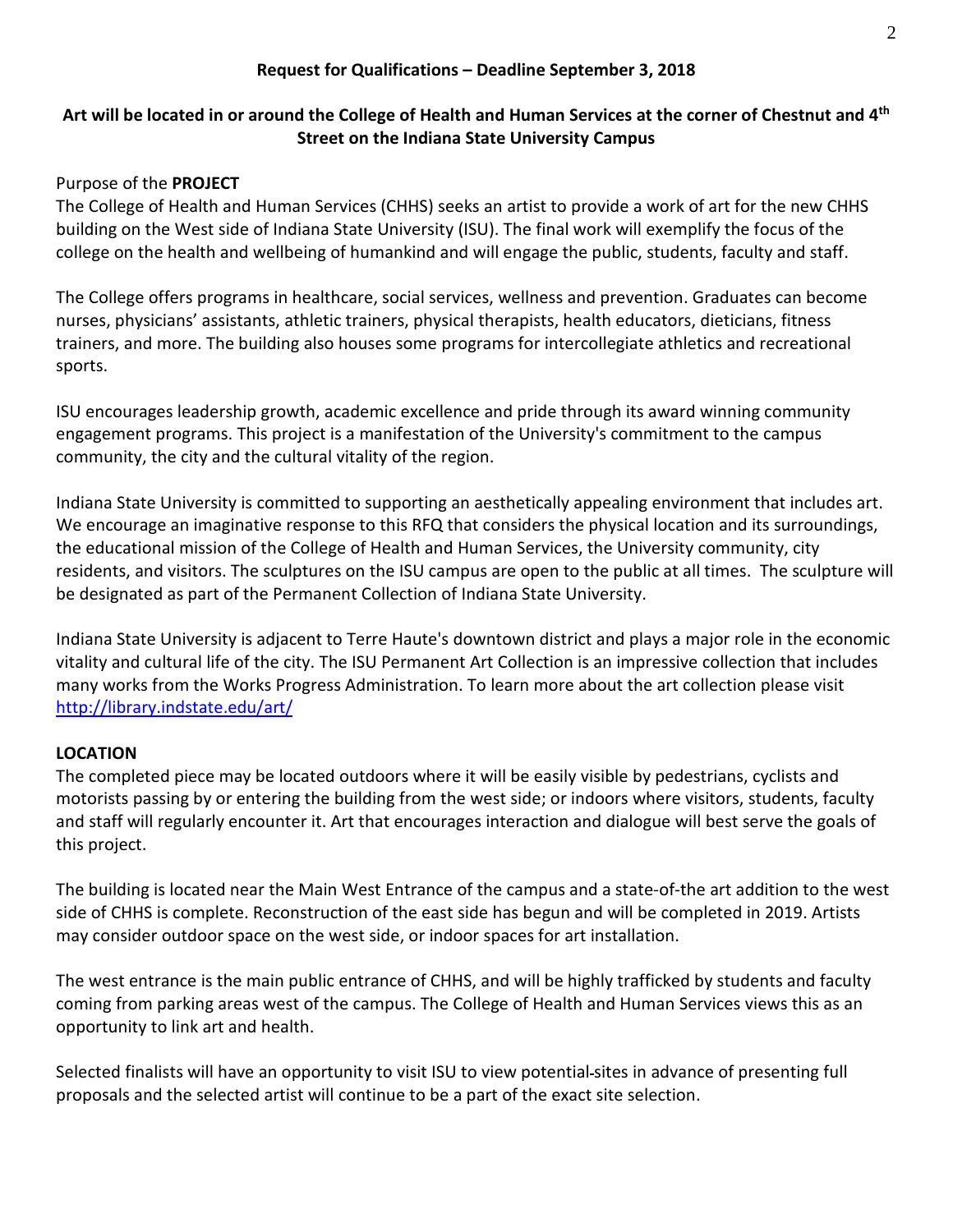### **About the city**

Terre Haute is a lively Midwestern city in West Central Indiana on the banks of the Wabash River with a current population of approximately 61,000. It is the county seat of Vigo County with a metropolitan area population of 170,943. Located 77 miles (124 km) southwest of Indianapolis and within 185 miles (298 km) of Chicago, St. Louis, Louisville, and Cincinnati, the City is a business, health care, education and arts hub for West Central Indiana, with a major regional art museum, 2 major hospitals, 4 colleges and universities, the state's oldest symphony orchestra, other museums, theaters, galleries and a signature collection of public art. It also serves as a major shopping hub for an estimated population of 300,000 from 15 counties in Indiana and Illinois. Sites where you may learn more about Terre Haute include: [www.terrehaute.in.gov;](http://www.terrehaute.in.gov/) [www.terrehauteedc.com,](http://www.terrehauteedc.com/) o[r www.terrehaute.com](https://sycamoresindstate-my.sharepoint.com/Art%20Spaces/AppData/Local/Microsoft/Windows/Owner/AppData/Local/SCULPTURE%20FILES/READING%20PLACE/www.terrehaute.com)

# **About College of Health and Human Services**

The College of Health and Human Services was established in 2007 to create an interdisciplinary environment conducive to meeting Indiana State University expectations for student success and career readiness. We are the second largest college at Indiana State University with a current enrollment of 2719 undergraduate, 748 graduate students, and employing 93 full-time faculty and 55 full-time staff. We offer 14 undergraduate majors, 14 undergraduate minors, 10 master's degree programs, and 4 doctoral degrees. The college has over 6000 alumni around the nation and the globe, who are making a difference in the health, wellbeing, and welfare of human beings.

Mission

The College fosters student excellence and develops productive citizens who function as skilled health and human services professionals to improve the health and wellbeing of the communities we serve. We exemplify teaching, scholarship, service, and community engagement through health initiatives, innovative thinking, and lifelong learning.

Vision

To serve as a leader in developing health and human services professionals who will positively impact communities.

#### **BUDGET**

**The artist's total budget for this project shall not exceed \$75,000.00 and is all inclusive.** The artist's budget will include research, design, materials, fabrication, travel (with the exception of the site visit as a finalist), transportation, engineering of the sculpture and its foundation, insurance, taxes and any other expenses related to the project not listed as the responsibility of ISU. Site preparation, lighting (unless lights are an integral part of the sculpture) and landscaping will be provided by ISU within reasonable expectations.

#### **ELIGIBILITY**

This opportunity is open to practicing professional artists over 18 years of age working with durable materials.

#### **SELECTION PROCESS AND CRITERIA**

The College of Health and Human Services is committed to providing for the ISU and Terre Haute communities a completed work of art that is durable and will appeal to a broad constituency including students, faculty, staff, and alumni, as well as city residents and visitors. Artists are encouraged to submit qualifications that will demonstrate their ability to create a meaningful, unique and exciting work of art. Members of the selection committee will view most favorably those submissions that indicate that the artist has reviewed all of the information available and offers evidence of their ability to create artwork with an appealing concept, fabricated of suitable materials.

Up to three artists will be selected to advance to the finalist stage based on artistic merit, demonstrated experience, ability to work within the stated budget and ability to meet the timeline. Each finalist will receive a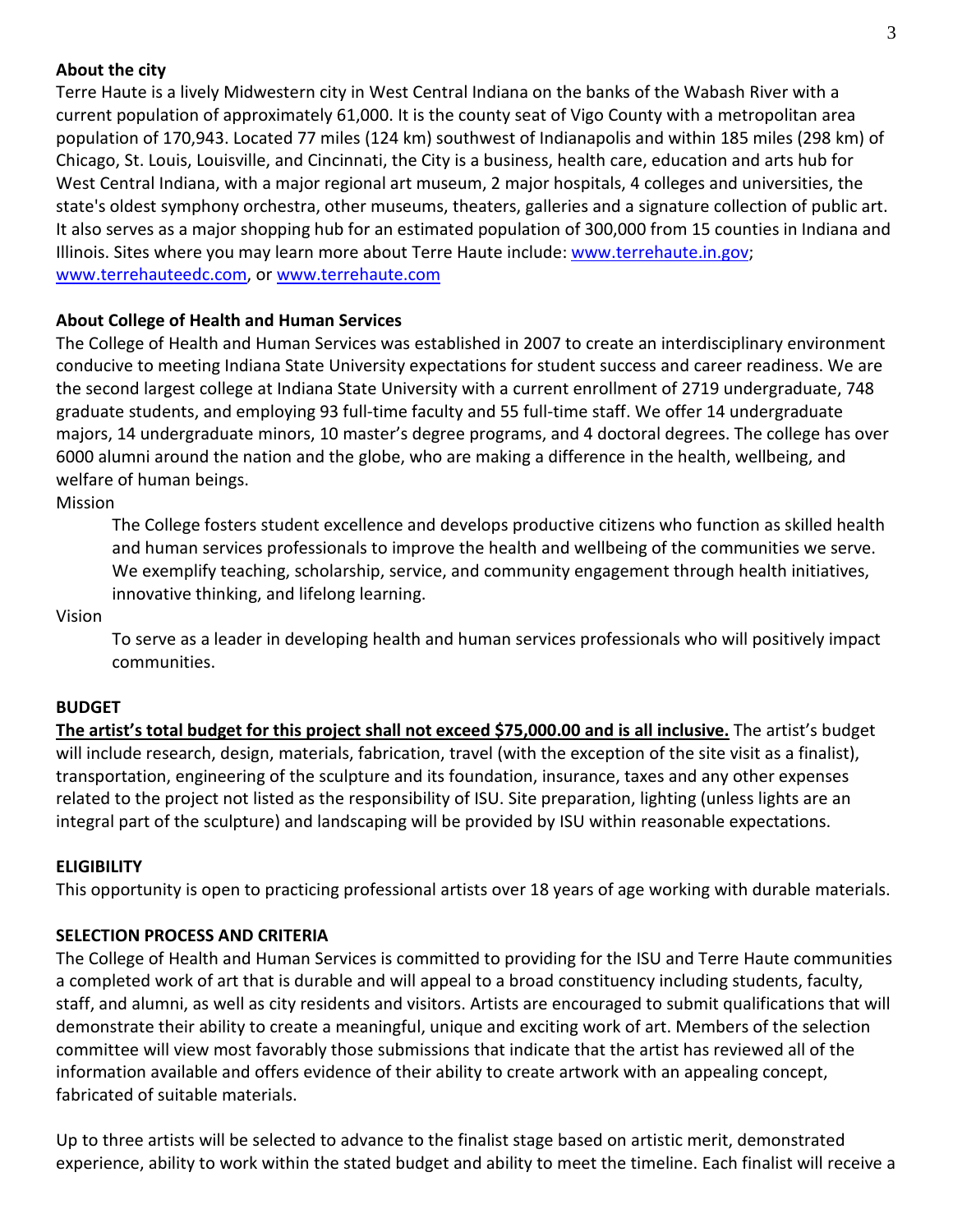stipend of \$600, travel, lodging and meals to visit the site at a time and date mutually agreeable to the artist and the Selection Committee.

Please note: The Selection Committee for this project includes administrators and students of the College of Health and Human Services and Indiana State University, representatives from the ISU Foundation, ISU artists and art curator.

# **PROJECT TIMELINE**

The RFQ deadline is 4:30pm Central Time, September 3, 2018. Materials postmarked or sent electronically after this date will not be considered. Please state in your letter of interest whether it would be possible for you to complete a sculpture September, 2019 if you are notified by January, 2019.

# **OTHER PROJECT INFORMATION**

Additional information about the building, building plans, photographs, and schematics are available on request from Caroline Mallory, Dean, College of Health and Human Services; you may call (812-237-3683) or email [caroline.mallory@indstate.edu](mailto:caroline.mallory@indstate.edu) with questions or to receive a hard copy of any materials. *Please note "ISU CHHS Art" in the subject heading.*

# **SUBMISSION GUIDELINES AND DEADLINE**

# **All submission materials must be submitted on an electronic storage device, such as a USB drive through regular mail.**

For full consideration, please send the following with your name clearly on each item. If you are submitting as a team, you will need to submit the resume/bio for each member of the team.

- **Letter of interest** not to exceed one page. Please describe your reasons for being interested in this project, why you believe your work would be appropriate for this project and whether you could meet the goals and the timeline of the project within the proposed budget. *Make certain your name, address, e-mail address and phone number are clearly listed on your letter*
- **Resume**
- **Ten clearly titled and numbered digital (jpg only) images** (2 detail shots okay to include in the 10). The images should be titled as follows: Last Name; Image Number; Artwork Title. *Please send high enough resolution images that they can be successfully projected on a large screen*.
- **Image List** Including Image Number, Title, Dimensions, Materials, Year and Cost. They should be numbered on the list in the same order as the jpgs are numbered.
- **List of 3 references** with their current contact information, including phone numbers and e-mail address, if possible.
- **Mention of how you heard about this RFQ**
- SASE for return of any materials you would like back

# **Notes**

• We will notify you by e-mail when we have received your materials and found everything in order. If you do not receive notice within 2 weeks of submitting, please email us at [caroline.mallory@indstate.edu](mailto:caroline.mallory@indstate.edu) Note "ISU-CHHS project" in the subject heading.

# **Send all materials to:**

College of Health and Human Services Dean's Office Indiana State University Terre Haute, IN 47803